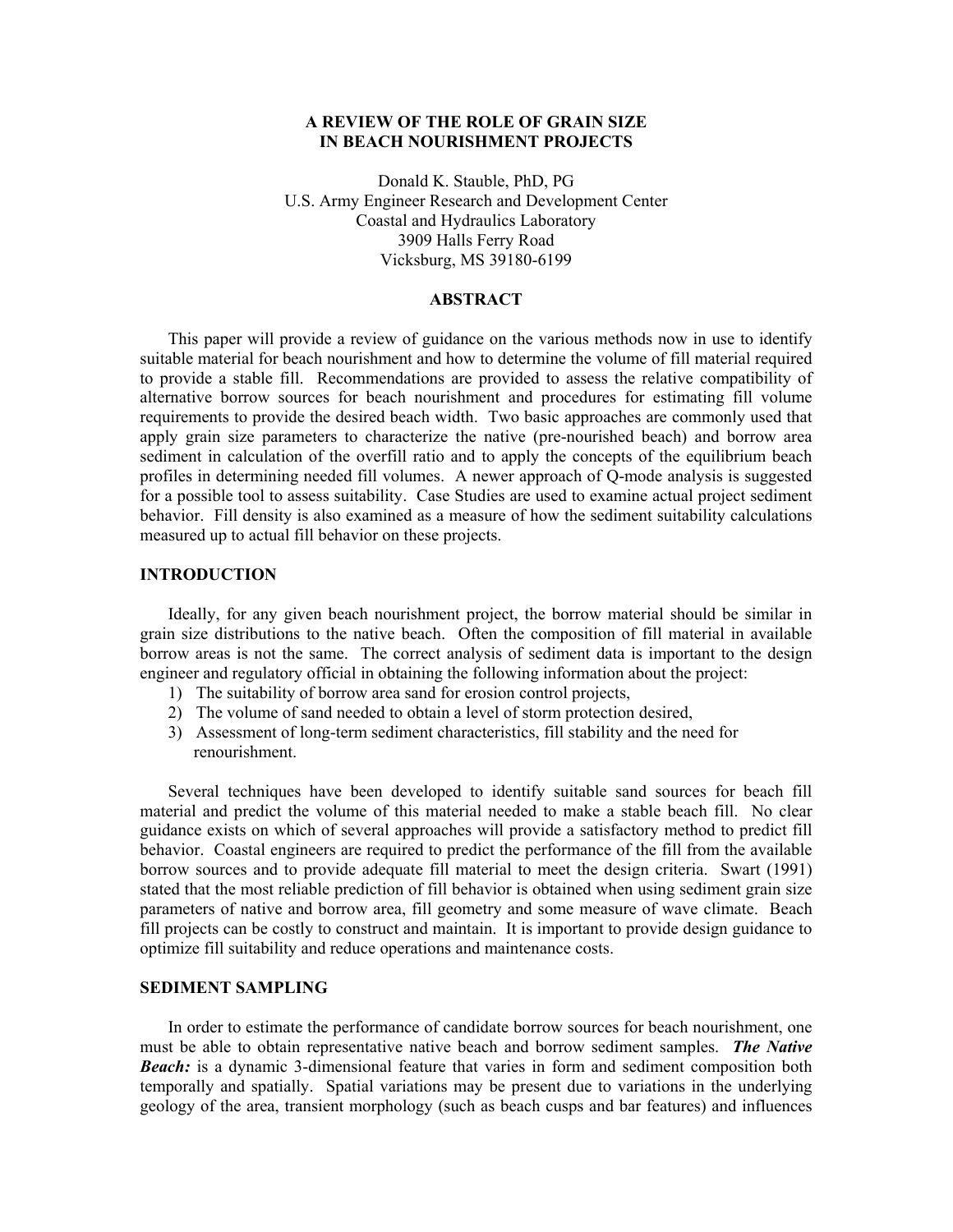of shore protection structures (such as groins or inlet jetties). Characterization of the native beach can be divided into two interrelated tasks: collection and analysis of the native beach grain size distribution, and the beach profile (Stauble 1991a, 1991b). Beaches are made up of a variety of mineral components and contain a wide range of grain sizes that vary in both the cross-shore and long-shore directions. On a regional basis, the mean grain size influences the generalized beach slope, with coarser grain sizes associated with steeper beach slopes and flatter beach slopes having finer grain sizes (Bascom, 1959). While the main component of most beach nourishment project sediment is well-rounded quartz sand, many beaches may contain a few percent to almost 100 percent of components such as carbonate material (i.e. shell, coral fragments, aragonite), rock fragments (i.e. volcanic basalts, plagioclase, chert), and heavy minerals. The grain size distribution at any given point on the beach is a function of the energy of the cumulative coastal processes (i.e. wind, waves and currents) and mineralogy of the available sediment. In addition, color, shape and roundness, and sediment bulk density also play a roll in the choice of borrow sediment makeup and aesthetics of beach fill material.

There are noticeable differences in the grain size distribution as one proceeds from the dune base, across the beach and continues offshore as described by Bascom (1959). The coarsest grains are usually found in an area just seaward of the backwash/surf interaction zone, at the shore break plunge point, an area of high turbulence (Bascom, 1959, Zarillo, et al, 1985, Stauble, 1992). The berm crest area also contains significant coarse material due to runup sediment transport dynamics. Finer, better-sorted material is found in the dune area owing predominantly to wind transport processes. Seaward of mean low water, sediments become finer and better sorted at least out to depth of closure. Examples of this distribution are found at the Field Research Facility (FRF) beach at Duck, NC, where a long-term sediment study (Stauble 1992) found slight variations in seasonal sand distributions but this basic cross-shore sediment distribution persisted. A long-term sediment study of the Ocean City, MD beach fill project (Stauble and Bass 1999) also exhibited this cross-shore sediment distribution (in the native prefill beach sediment distributions, after fill placement and in the long-term fill resorting). Figure 1 shows an example cross-shore sample scheme at two of the profile locations and a plot of mean grain size versus cross-shore location over the entire study showing the coarsest sediment in the low tide/trough area, with fining in the inshore and offshore direction.

Several types of composite samples were examined (Stauble and Hoel, 1986) to determine which combination of beach samples eliminated spatial variability and provided the best comparison of actual behavior over time from various beach fill projects. The grain size distribution of these composite samples will vary depending on the location of the included samples. Two basic types of composites were chosen after an examination of various combinations of samples available from each project:

- 1) The *intertidal composite* consists of samples from within the intertidal zone, between mean high tide to mean low tide. This composite gave the best representation of the beach-fill behavior over time since this is the location of main fill placement and of subsequent fill reworking on most projects. The intertidal composite (high tide, mid tide and low tide samples) was usually coarser and resulted in a higher overfill ratio (requiring more fill to be placed to provide a stable fill due to coarser native composites relative to borrow), but long-term project performance was more favorable.
- 2) The *profile composite* consists of intertidal samples plus samples collected seaward of the swash zone to approximately the depth of closure (around 6 m (20 ft) depth on the east coast of the U.S.). This is a common type of composite used on most past projects. This composite was usually skewed to the finer grain sizes of the nearshore samples, which often was a good match to finer borrow material but over time more fill loss was measured on these projects.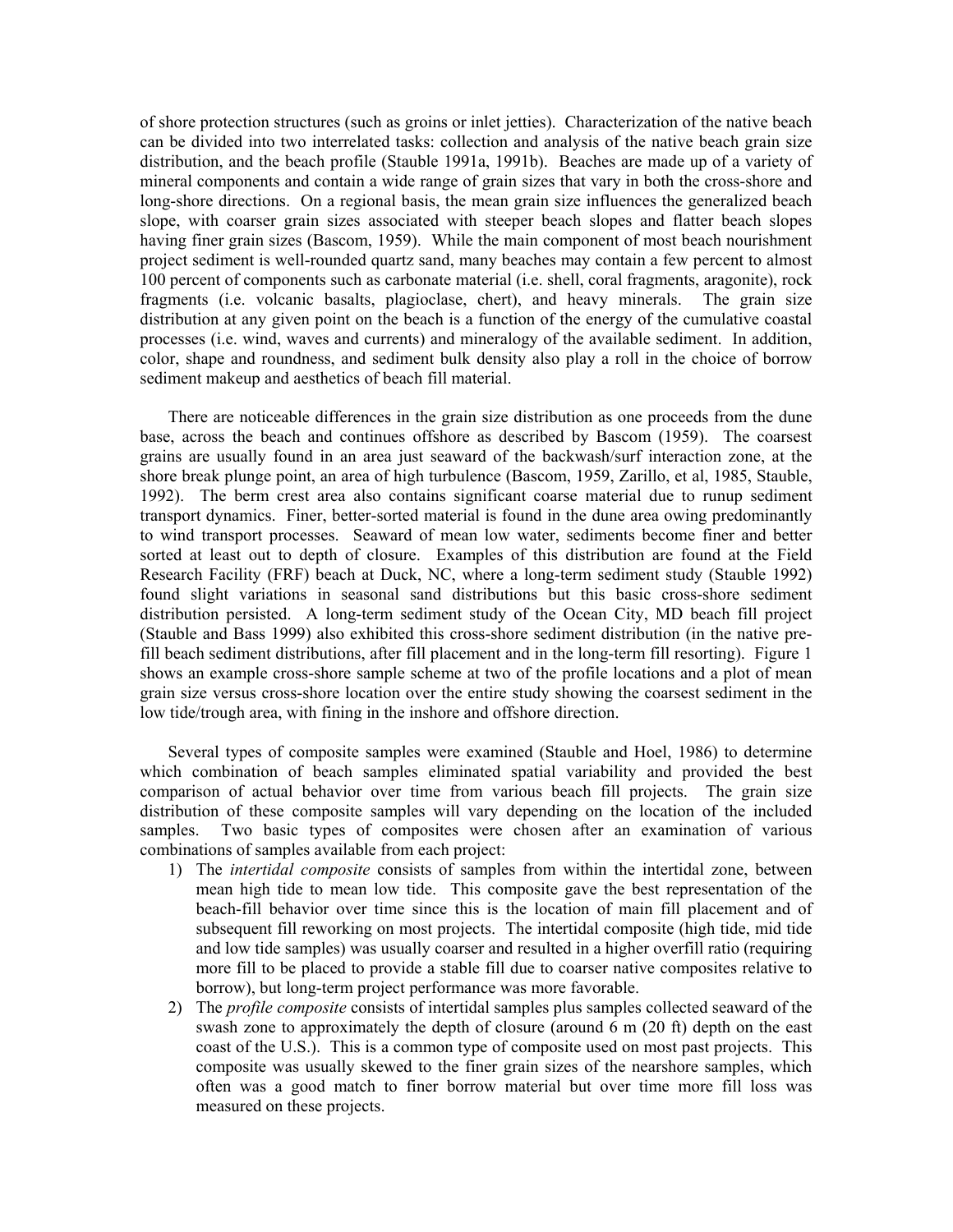Based on the composite samples and subsequent fill behavior over at least one year, the intertidal composite is recommended to better represent the native beach and provide a more accurate measure of the overfill ratio. The resulting higher overfill ratio required more fill to be placed but the project retained more fill volume within the first year than projects that used the profile composite.



**Figure 1. Sediment sampling at Ocean City, MD Beach fill project and sediment grain size crossshore distribution (after Stauble and Bass 1999).**

*The Borrow Area:* Fill material for beach nourishment can come from a variety of sources (Stauble and Hoel, 1986). Sand from *upland sources* such as dredge disposal areas or quarries has been trucked to a beach site. Sand from *inlet ebb and flood shoal mining*, *navigation channel dredging*, *sand trap mining* or *sand bypassing* has typically been placed on downdrift eroding beaches adjacent to inlets. *Estuarine or bay sand* deposits have been pumped across barrier islands and placed on the beach. *Nearshore shelf sand* sources (ridges and shoals) have been dredged by hopper or cutterhead dredges and pumped out onto the beach. Because the environment of deposition of a borrow area can be different from the beach to be nourished, the sediment distribution of the borrow area can vary from that of the beach on which it is placed. Variations in the distribution of borrow sands cause design challenges for determining what is stable fill material and what is environmentally suitable to be placed on the beach.

To characterize the variation in sediment distribution in the borrow area, several representative surface samples and cores are needed to adequately describe the three-dimensional nature of most borrow sources. Sediment samples are collected from representative sediment layers within each core. Core composite samples are made by combining sample data from within each core and borrow area composite samples are made by combining sample data from each core.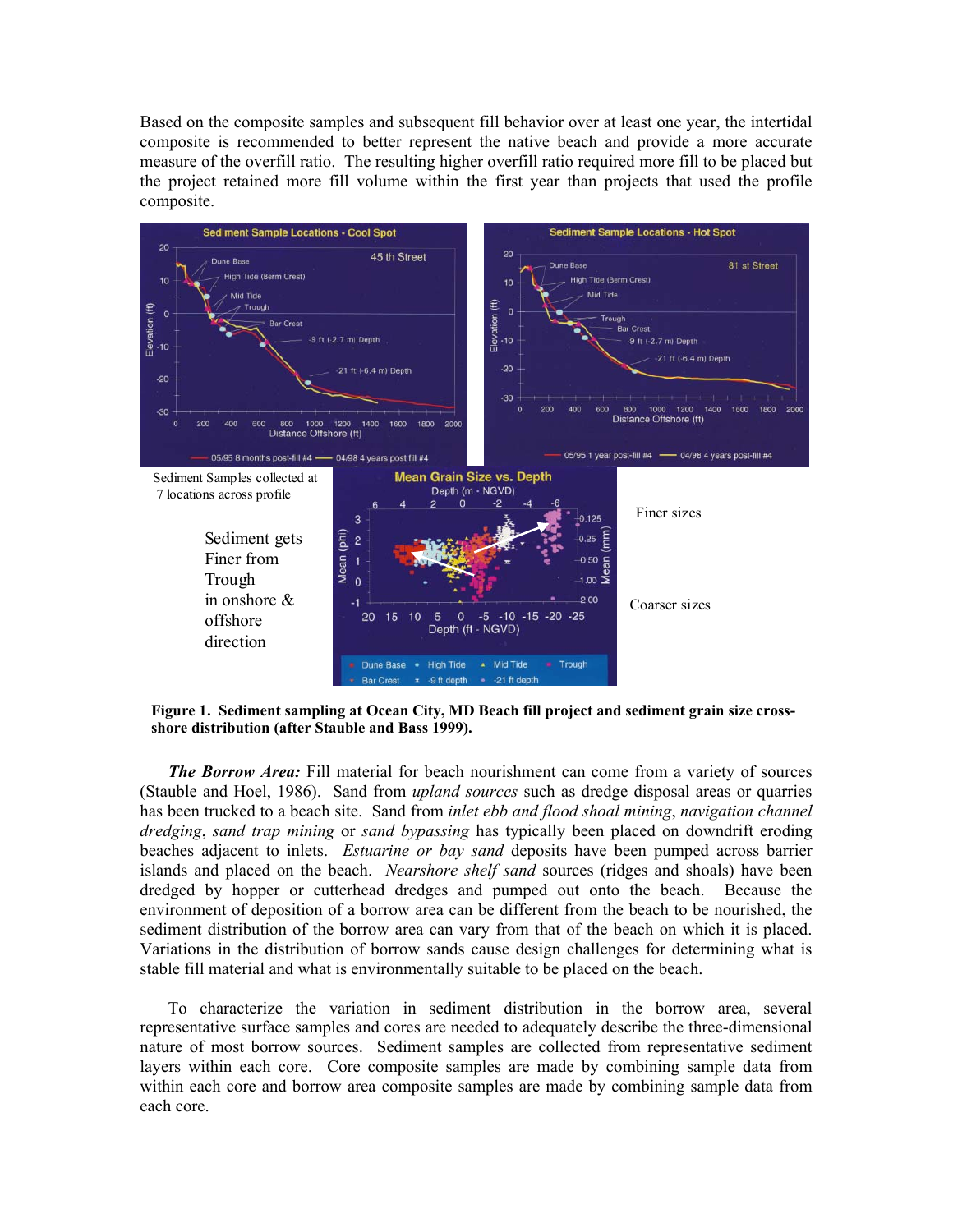#### **FILL FACTOR and FILL SUITABILITY METHODS**

The grain size distribution of the borrow material will effect the slope of the nourished beach, the rate that the fill material will erode and how the fill will respond to storms (CEM, 2003). One technique utilized to predict borrow material performance is the overfill factor method (sometimes referred to as the fill factor). The technique uses the analysis of sediment grain size distribution data from the native beach and borrow area sediment to predict the volume of borrow material needed to produce a unit volume of stable fill material with the same general grain size as the native beach. Overfill models estimate the proportion of fill that will be retained after losses that occur following placement of fill. This method is based on the premise that the sediment distribution of the pre-nourished native beach is in equilibrium with the environmental forcing functions and that the fill sediment distribution is assumed to return to the pre-nourished native beach sediment distribution over time. The method provides a multiplier for the amount of borrow material needed to produce a stable unit volume of compatible native beach material (CEM, 2003). The multiplier is based on both the native beach and borrow sediment grain size statistics of mean and sorting, and is referred to as the overfill ratio. Currently three overfill factor methods exist, and use a graphical technique to calculate the overfill factor. Overfill factor calculations require the use of the phi scale in calculating the grain size parameters.

The first model developed was the Shore Protection Manual (SPM) Method by Krumbein and James (1965). This SPM Method compares the ratios of weight percentages of the native to borrow composites across the range of observed grain sizes to determine the grain size at which the ratio is at a maximum (which is identified as the critical grain size). One major weakness with this method is the assumption that a portion of the coarse stable fraction of the borrow material will be winnowed out along with the fine material to create a theoretical compatible grain size distribution that will remain on the beach after placement as shown in the area colored in green on Figure 2d. In the example shown, borrow material is finer and more poorly sorted than the native material (a common occurrence in many beach nourishment projects). The SPM method implies a selective sorting will occur in both the fine and coarse size fractions. Due to complicated mathematical equations all of the overfill methods use a graphical approach. The graphical technique requires that the mean and sorting of the native and borrow sediment be calculated and plotted. The x-axis is the ratio of the mean of the borrow sediment minus the mean of the native sediment  $(i_b - i_n)$  over the sorting of the native sediment  $(F_n)$ . The y-axis is the ratio of the sorting of the borrow material  $(F_b)$  over the sorting of the native material  $(F_n)$ . Each model's plot (Figure 2a-c) is divided into four quadrants with Quadrant 1 (upper right portion) containing finer, more poorly sorted borrow sediment than native creating an unstable match (James, 1975). Quadrant 2 (upper left portion) contains sample comparisons where the borrow material is coarser and more poorly sorted than the native sand resulting in stable fill material. Quadrant 3 (lower left portion) has a coarser, better sorted borrow than the native. The overfill factor distributions in this quadrant usually do not occur but should be stable. Quadrant 4 (lower right portion) has finer, better sorted borrow material. Overfill factors usually do not occur in this quadrant but should be unstable with an expected high loss of finer fill material if they are encountered. Figure 2a shows the SPM method plot; with possible overfill values only in Quadrants 1 and 2.

Dean (1974) developed a second method to overcome the problems with the SPM method not accounting for the stability of the coarser material. Dean's method assumes that only the finer material will be removed until the mean of the modified fill equals the native mean. This model predicts stability of all grain sizes when the borrow material is coarser and more poorly sorted than the native material, even though the finer material will be removed. The blue area on Figure 2d shows the stable portion of the grain size distribution based on the Dean method. Dean's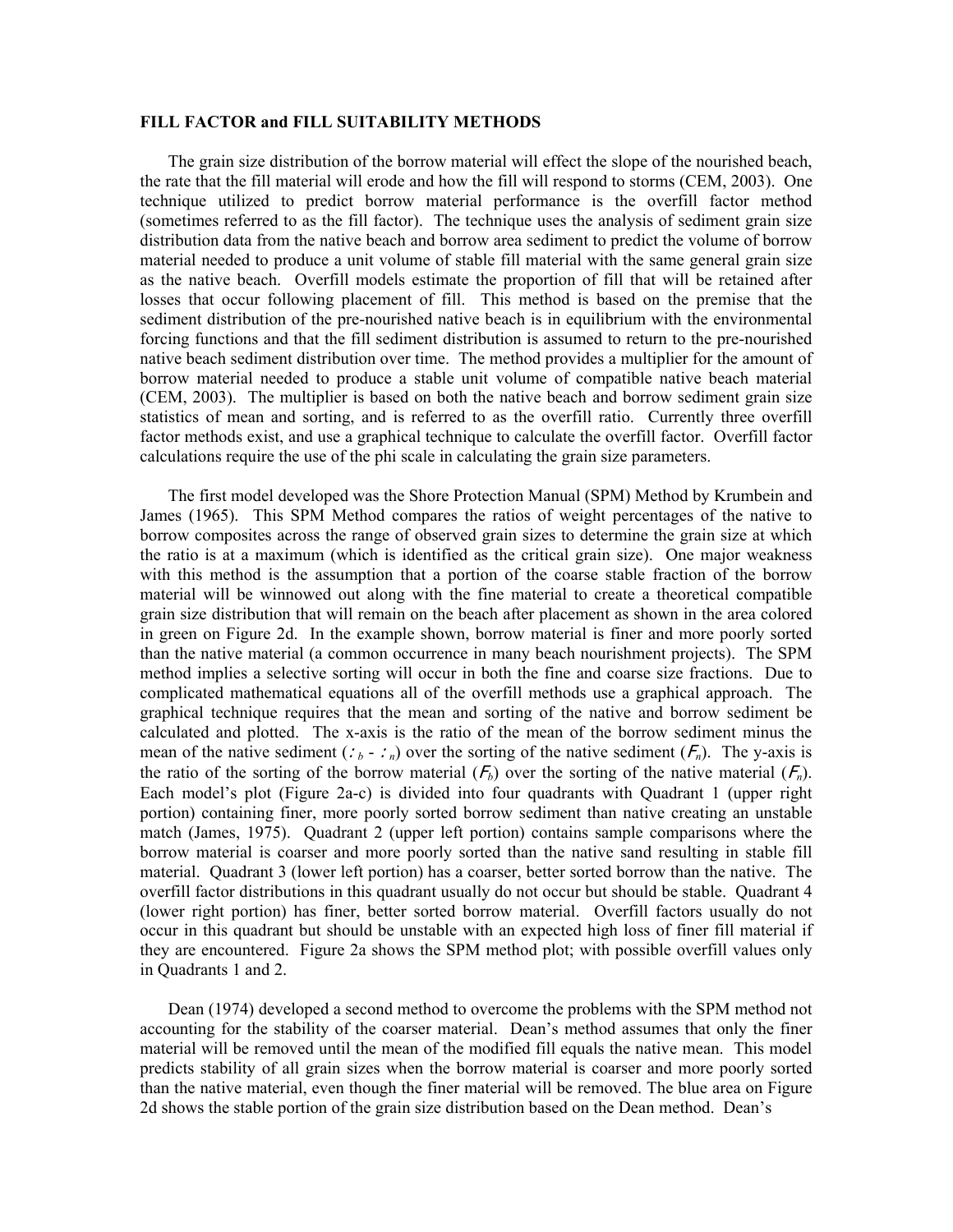

**Figure 2. Fill Factor method graphs and plots (after James 1975 and Stauble and Hoel 1986).** 

method plotted using the same graphical technique is shown in Figure 2b, with the lines indicating the volume of borrow material needed to be placed on the beach to obtain one unit of compatible beach sediment are all in the unstable right side of the graph. Dean's method requires that the stable part of the borrow sediment have a mean coarser than or equal to the native mean, and that near total loss will occur in the fine fraction below some size  $(N^*)$ . This value is determined by equating the means of the native and the stable part of the borrow material distribution.

The SPM method cannot be applied where the native material is more poorly sorted than the borrow material (Quadrant 4) and also provides unrealistic values when the borrow material is coarser than the native material (Quadrant 3) (James, 1975). The SPM method predicts higher overfill factors and may overestimate fill volume needed and should be considered an upper bound of fill volume required. The Dean method predicts lower overfill factors and may underestimate fill volumes needed and should be considered a lower bound on volume required.

The Adjusted Shore Protection Manual method developed by James (1975), corrects certain limitations of the first two methods. The SPM model assumes that the overfill factor will be equal to the "critical ratio" which represents the grain size for which the ratio of native to borrow material grain size distribution is a maximum. The Adjusted SPM assumes no sorting losses at this grain size or any coarser sizes. This results in a modified grain size distribution which is as close as possible to the proportions of the native distribution in the finer size classes (which allow for some fine grain material similar to the native beach), but retains the borrow characteristics of the coarser size classes (orange in Figure 2e). This adjustment solves the problem of loss of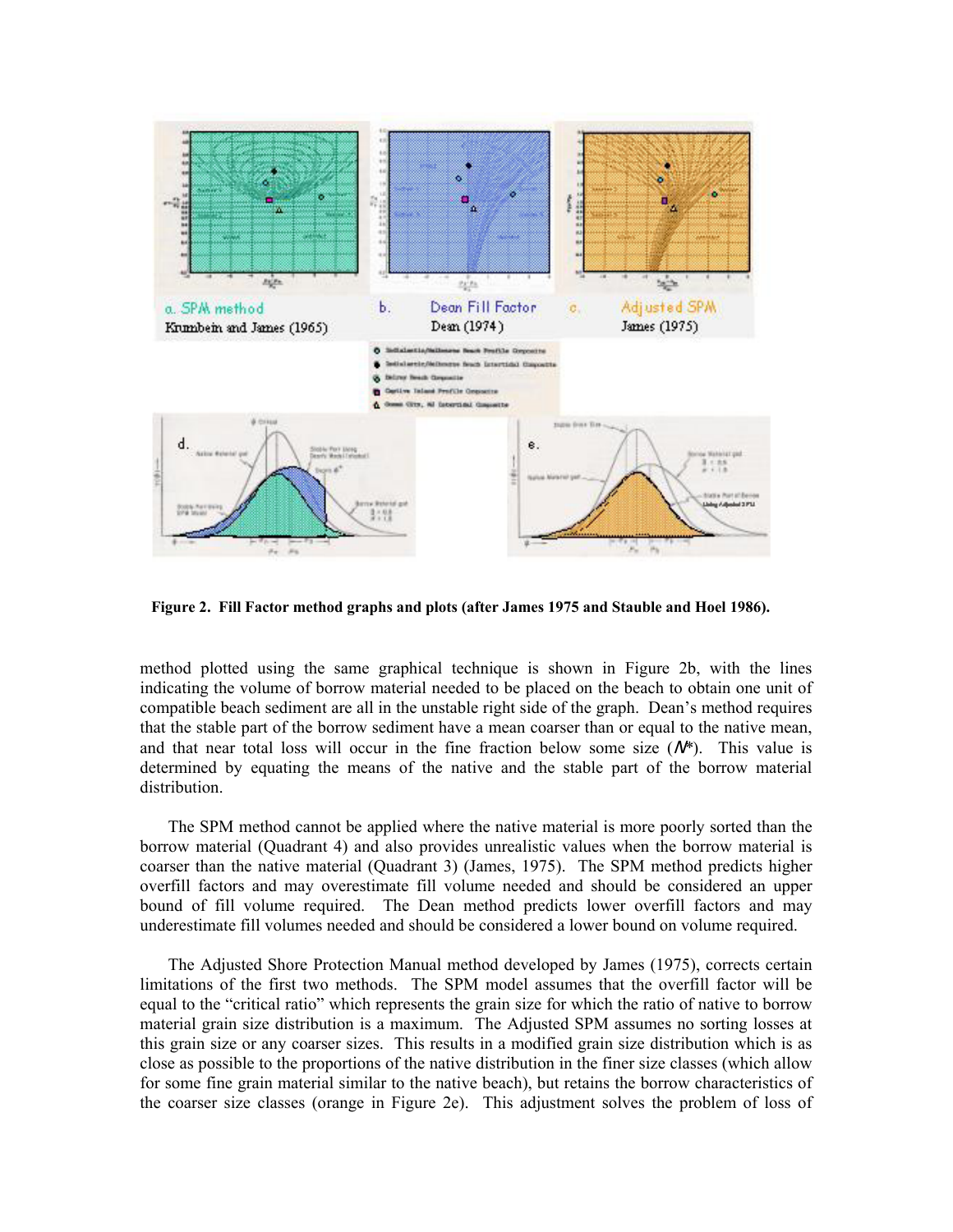coarse material in the SPM method and allows some retention of finer material not accounted for in the Dean method. James (1975) presented a new graph (Figure 2c) of the Adjusted SPM plot that differs from the SPM plot in Quadrant 2. It allows for stable fill calculations in Quadrant 3 which can be above unity and in Quadrant 4 the Adjusted SPM plot allows for solutions where the fill and borrow are similar. Typically, the Adjusted SPM method produces fill factors less than the SPM method, but greater than the Dean method (Hobson, 1977).

### **CASE STUDIES**

To provide a technique to evaluate how well the fill factor models predict the behavior of borrow material a review of several projects was done to evaluate the redistribution of fill sand post-placement (Stauble and Hoel, 1986). The overfill factor is defined as the volume of borrow material required to produce a unit volume of stable fill material. Thus a overfill factor of 2 means that  $\frac{1}{2}$  of the borrow material is unstable and twice the design volume of borrow area sediment would have to be placed on the beach to provide the desired protection. To assess how well the predictions work on actual projects, several projects were evaluated (Stauble and Hoel 1986). Three examples of change in sediment distributions from one year post-placement on two projects and eight years post-placement on one project are presented here that compared the native beach with the borrow and post-fill sediment. The percentage of fill volume lost in the first year was measured by profile change. The post-fill calculation is a variation of the pre-fill overfill factor calculation substituting the long-term mean and sorting in place of the borrow and then comparing the ratio of native beach to longer-term fill material grain size distribution data. A comparison of what actually happened to the fill with what the model predicted provided an idea of how the models actually worked.

Sediment samples from the 1982 Ocean City, NJ fill project consisted of intertidal samples only. The native-borrow comparison (Figure 3a), shows that both the native (green curve) and borrow (blue curve) had very well sorted samples with the borrow material having a lower percentage in the 0.177 to 0.125 mm (2.5 to 3.0 phi) range and excess sand in the 0.105 to 0.044 mm (3.25 to 4.5 phi) range. The excess fine material in this borrow distribution is due to its Great Egg Harbor Inlet flood shoal origin. The native mean was 0.171 mm (2.55 phi) and a sorting of 0.58 phi as compared to the borrow mean of 0.149 mm (2.75 phi) and sorting of 0.50 phi. Some of this excess fine material was immediately transported offshore during placement by hydraulic dredge. The fill factor was calculated at 1.75. One year later the fill material had returned to a native like grain size distribution as shown by the magenta curve in Figure 3b.

The borrow material for the 1981 Indialantic/Melbourne Beach, FL fill contained excess coarse shell material (4.0 to 0.5 mm, -2.0 to 1.0 phi), excess fine-grained material (0.18 to 0.04 mm, 2.5 to 4.5 phi) but was significantly deficient in the 0.5 to 0.18 mm (1.0 to 2.5 phi) medium sand range due to its origin as upland stockpiled material from dredging of the Port Canaveral navigation channel and turning basin. This sand was trucked to the placement site. Figure 4a compares the intertidal composite (green curve) with the borrow material (blue curve). The native mean was 0.32 mm (1.62 phi) and exhibited a sorting of 0.72 phi, while the borrow mean was 0.33 mm (1.59 phi) with a sorting of 1.61 phi. Though the mean grain-size was similar, the borrow material was more poorly sorted and significantly bi-modal with a fill factor of 1.10. This emphasizes the importance of looking at the entire grain size distribution when determining the suitability of a borrow material for a beach, and not just using the mean and sorting values alone. One year later, the fill had resorted itself back to close to the native distribution (magenta curve) with a loss of the fine material (Figure 4b).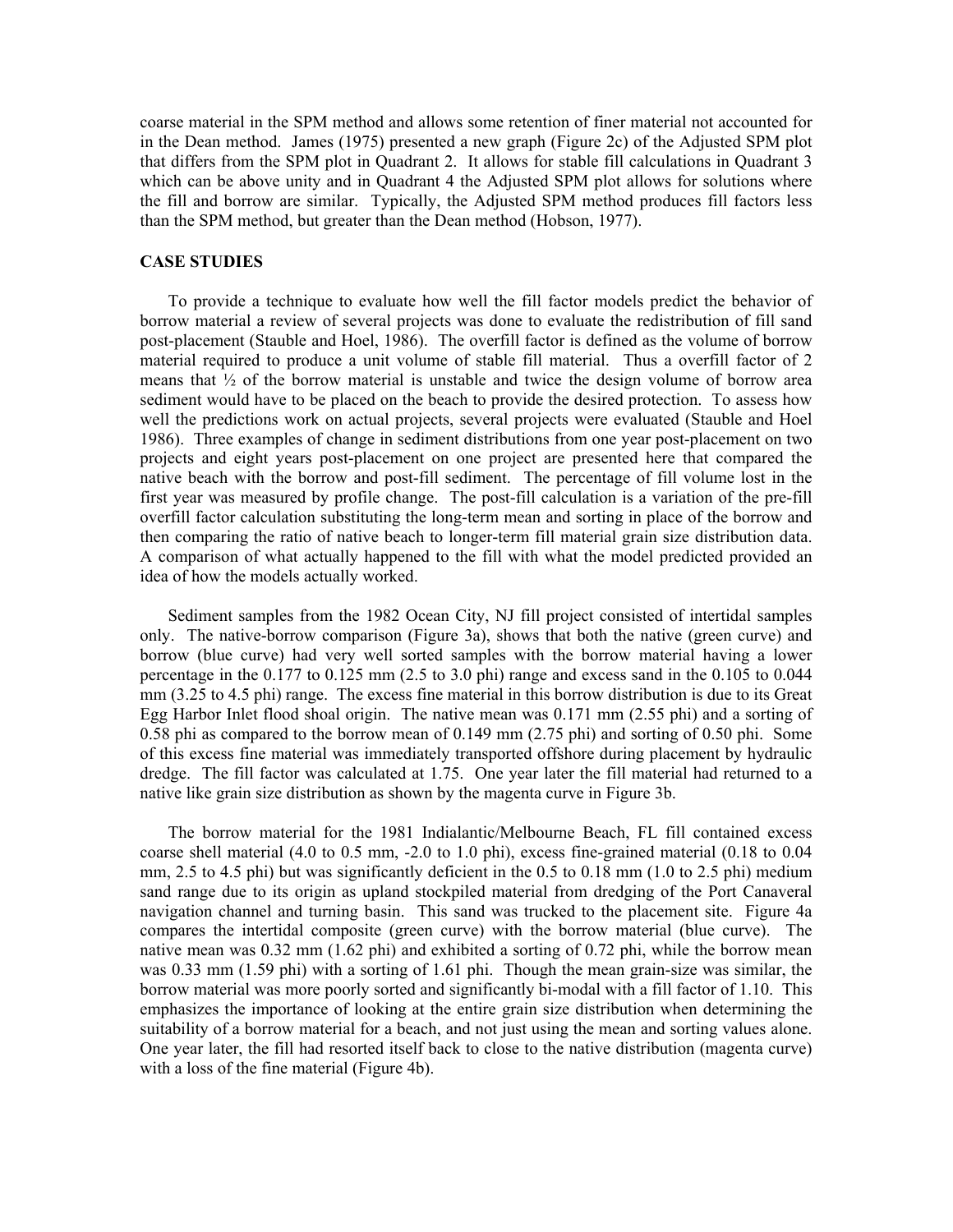The Delray Beach, FL fill project of 1974 was an interesting placement of much finer borrow material (blue curve) on a relatively coarse native beach (green curve). The offshore borrow source area sediment contained a large excess of fine-grained material 0.25 to 0.044 mm (2.0 to 4.5 phi) and is deficient in the larger sand-sized fractions 2.0 to 0.25 mm (-1.0 to 2.0 phi). The native beach (profile composite only data available) had a mean and sorting of 0.49 mm (1.02 phi) and 0.57 phi respectively. The borrow material had a mean and sorting of 0.21 mm (2.27 phi) and 0.67 phi respectively. This is an extremely large difference in mean grain-size, but the sorting was similar (Figure 5a). The fill factor was greater than 10. Large losses of the finegrained sediments were seen initially and eight years later the sediment was still finer than the native beach (magenta curve in Figure 5b). This project is an example of the borrow area sediment distribution permanently changing the distribution of the beach after placement.

# **PROFILE EQULIBRIUM METHOD**

Another approach to estimating overfill quantities (and more directly the volume of fill material required to provide a given design beach width) are based on the equilibrium beach profile concept. Each profile is the result of past and present forces that have acted to shape the profile and a wealth of information is contained within its form and sediment texture (Dean et al, 1993). This method was originally developed by Dean (1991) to determine the volume of fill material needed to produce a desired width of subaerial beach. This method includes the effects of coastal processes that shape the native and filled beach profile along with grain size information. The equilibrium beach profile concept assumes that most beach profiles are similar in that 1) they are generally concave upwards, 2) the coarser sediment beaches have steeper profile shapes and finer grain beaches have a flatter slope and 3) storm waves tend to transport sand seaward, reducing the beach slope and result in beach recession (Dean, 2002).

The equation to calculate an equilibrium profile was proposed by Bruun (1954) as:

$$
h = Ay^{2/3}
$$
............(1)

where *h* is the water depth, *A* is the so-called "profile scale parameter" (Dean, 2002) and *y* is the distance seaward from the shoreline.

The *A* parameter has been correlated with sediment grain size (*D*) by Moore (1982). The relationship is shown in Figure 6a. The *A* value is a single value for the entire beach profile. As has been shown, the mean grain size changes along a typical profile.For initial discussion, a single "representative" mean grain size will be used to determine the profile *A* value. It is not stated in the literature how to choose a single representative grain size to use to determine the *A* value. Most of the literature on this type of analysis uses a single value to characterize the grain size of the profile, which is either the median  $(D_{50})$  or mean of possibly a composite of all samples along that profile.

The equilibrium profile model provides more information on the processes that are at work on the beach to be nourished. The choice of the sediment scale parameter *A* value is important in matching the equilibrium profile to the native beach and to the proposed fill profile once the project is constructed. An accurate measure of volume needed to provide storm protection will depend on the choice of grain size distributions of the native and borrow sediment and how they are applied in the model. Finer grain sizes produce a flatter sloping beach profile and coarser grain sizes produce a steeper sloping beach profile. Different available borrow grain sizes can form different design profiles (Figure 6b). The volume of fill required to provide a given level of protection will be a function of the fill profile slope that can be achieved with a given grain size.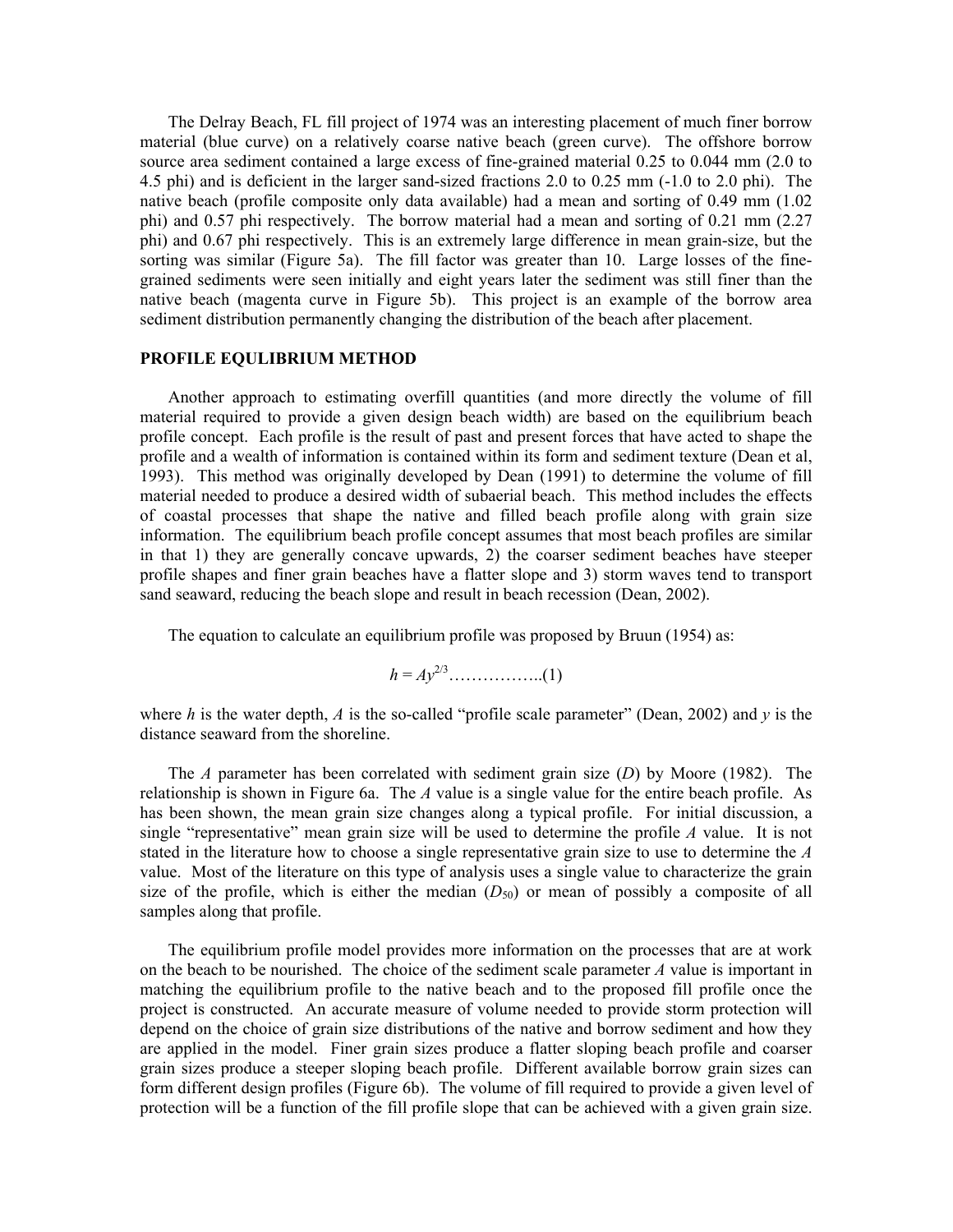

**Figure 3. Change is grain size at Ocean Cit y, NJ (after Stauble and Hoel 1986)**

**Figure 4. Change in grain size at Indialantic/Melbourne Beach, FL (after Stauble and Hoel 1986)**

**Figure 5. Change in grain size at Delray Beach, FL (after Stauble and Hoel 1986)**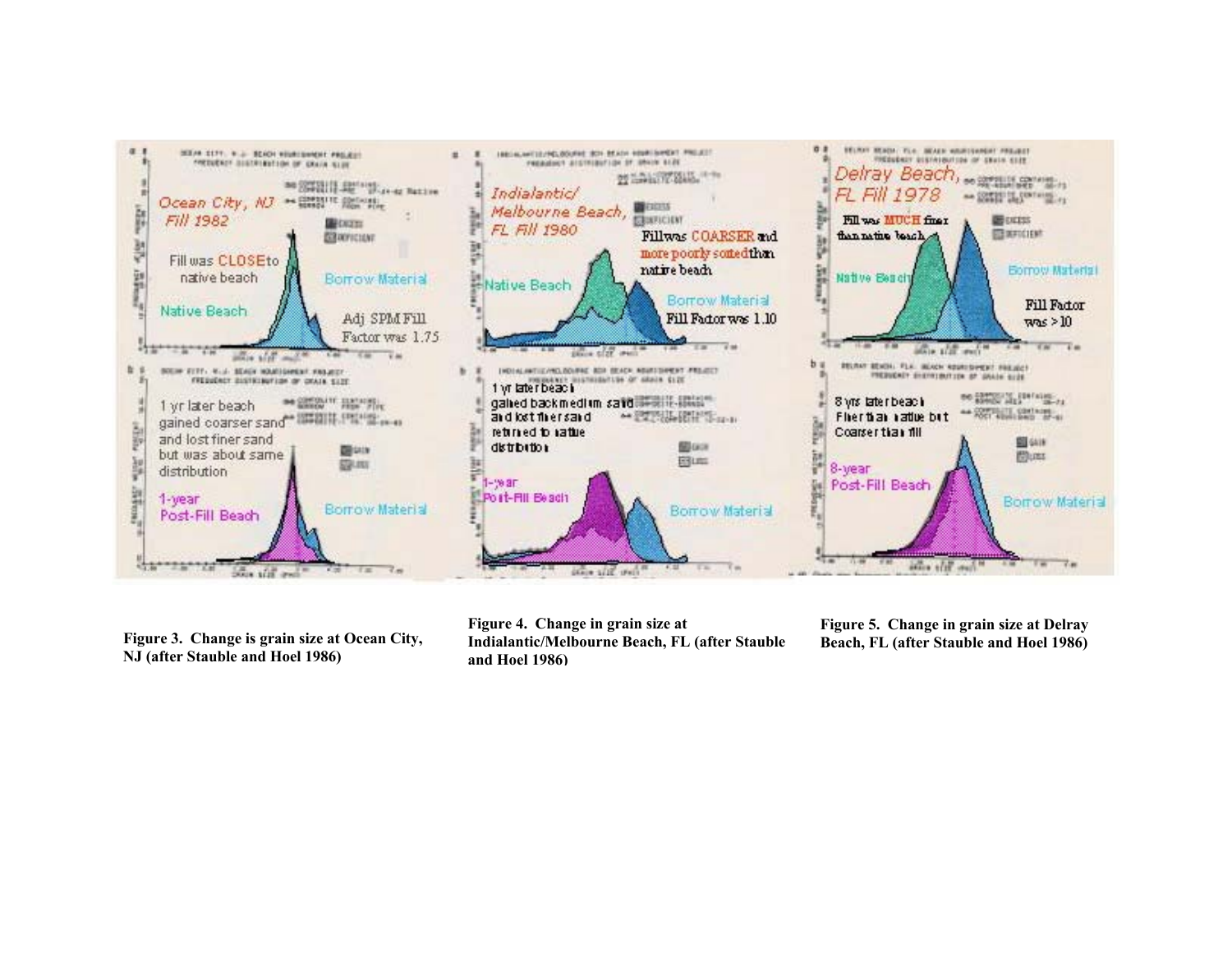Design fill profiles given the native and fill grain sizes result in three profile types. The nonintersecting fill profile is formed when the fill grain size is coarser (represented by  $A_F$ ) than the native beach  $(A_N)$ . When the fill median grain size is similar to the native a nonintersecting profile is formed with a fill slope similar to the native beach but translated seaward. Finer fill material will form a nonintersecting profile with a narrow berm and flatter equilibrium slope.



The equilibrium profile shape is a smoothed curve of the  $Av^{2/3}$  form. The form. The sediment scale parameter *A* is a function of grain size, with coarser sediment producing a larger *A* and a steeper profile form. The equilibrium profile shape also is based on the prevailing coastal processes that also influence the profile shape. The goodness of fit of the equilibrium profile to the actual profile indicates how out of equilibrium the profile is. Some projects, where sediment is well sorted and the native and borrow sands have a similar composition, have an equilibrium profile shape that matches the native form well. When the borrow material is not as well matched, the equilibrium profile shape deviates from the native profile and the correct calculation of required volume and dry beach width is less accurate.

**Figure 6. Dean Equilibrium Beach as a function of grain size a)** *A* **value as a fuction of grain size, b) three types of fill profiles depending on comparision of native to fill grain size (after Dean 2002)** 

While the equilibrium profile method was not used in the design of the Ocean City, MD project, 10-years of data exist on profile response and fill sediment resorting. A brief comparison of fill behavior at Ocean City, MD over ten years with profile equilibrium methods was done to examine applications of the *A* values (from actual sediment data) to the actual fill behavior. Two profile locations were used, one at  $56<sup>th</sup>$  Street (represents a typical profile location) and one at  $81<sup>st</sup>$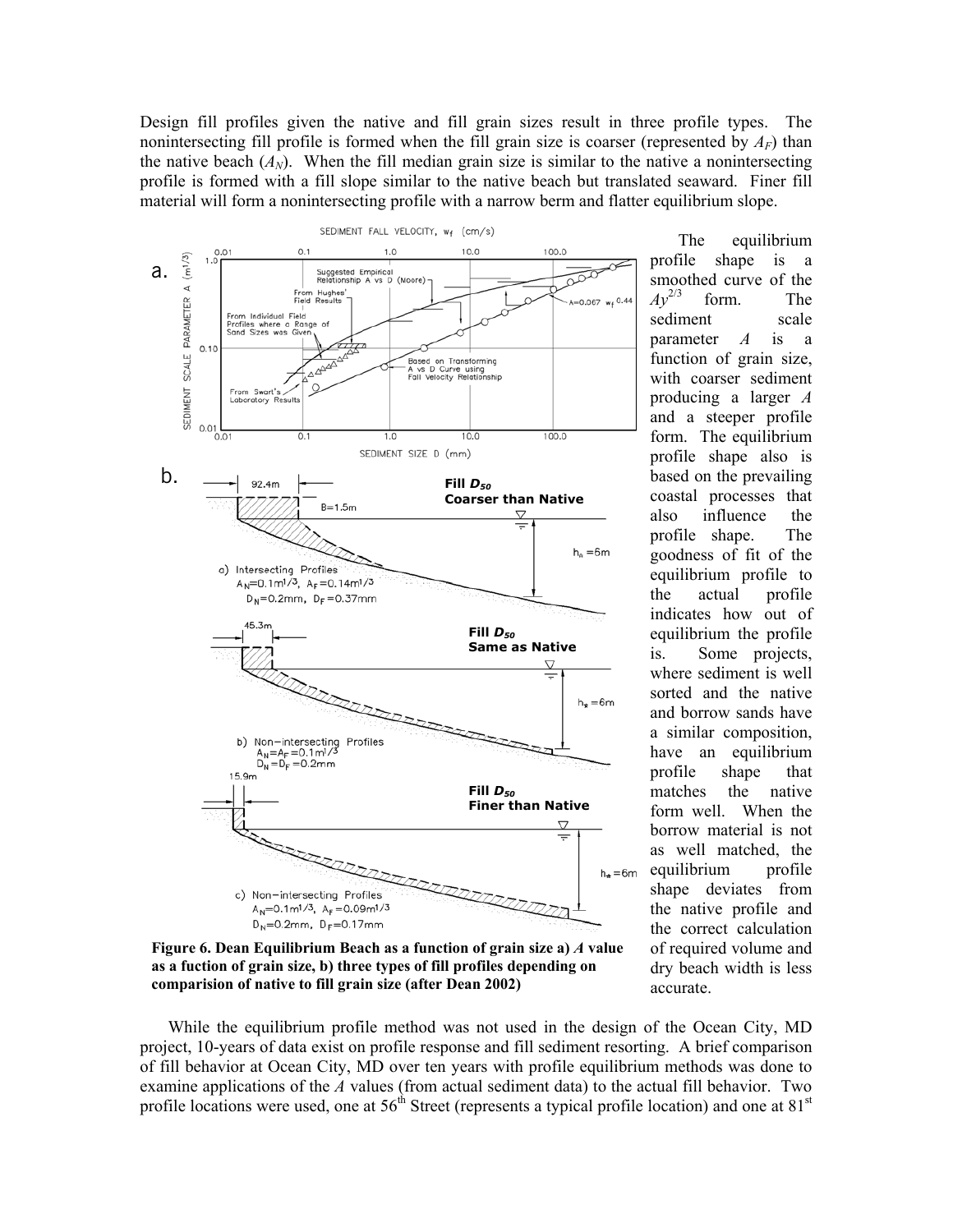Street (a hot spot profile area). The native profile and sediment data was collected in June 1988. The borrow material and fill profile was represented by the post-fill profile and sediment collection of September 1988, almost immediately after the State of Maryland Fill was placed. The post-fill sediment is representative of the borrow material since it was collected within a short time of actual placement. The Ocean City, MD project was a phased nourishment project, beginning with the State Fill, which placed 2.1 million cu m (2.7 million cu yd) of fill along the entire 12.9-km (8-mile) beachfront in 1988 from a finer Borrow Area 2. In 1990 and 1991, a Federal fill placed an additional 2.9 million cu m (3.8 million cu yd) of fill along the beach (southern portion of project in 1990 and northern portion in 1991 from two separate offshore borrow sources). This fill included a storm berm and dune feature and both borrow areas were coarser than the native beach. A series of storms impacted the area (Stauble and Bass, 1999) and the project was rehabilitated with an additional 1.2 million cu m (1.6 million cu yd) in 1992. This material was also coarser than native sediment. Additional storms required a second rehab with placement of another 0.9 million cu m (1.2 million cu yd) in 1994, again from a coarser borrow area. A total of 7.2 million cu m (9.4 million cu yd) were placed on the beach from 1988 through 1994. Monitoring was continued through 1998, to provide a long-tern 10-year evaluation of profile and sediment changes.

The BMAP program was used to plot equilibrium profiles based on *A* values input from the sediment data. Two *A* values were used, one based on the mean grain size of the composite of the foreshore area (consisting of the high tide, mid tide and low tide samples) and a nearshore area (consisting of the bar,  $-1.5$  m ( $-5$  ft) and  $-6.1$  m ( $-20$  ft) samples). An  $A_{\text{M}}$  was calculated using the native sediment foreshore composite mean grain size and  $A_{Nn}$  was calculated using the nearshore composite mean grain size at each of the two profile locations using the June 1988 data. All equilibrium profiles were calculated from the water line seaward past the closure depth, which was -6.1 m (-20 ft) at 56th Street and -6.7 m (-22 ft) at  $81<sup>st</sup>$  Street. An  $A<sub>FF</sub>$  was also calculated using the post-fill foreshore composite mean grain size and  $A_{Fn}$  was calculated using the post-fill nearshore composite mean grain size at each of the two profile locations using the September 1988 data. An *AF10yr* was also calculated using the 10-year post-fill foreshore composite mean grain size and *AF10yr* was calculated using the 10-year post-fill nearshore composite mean grain size at each of the two profile locations using the April 1998 data.

Figure 7 shows the actual native profile and the equilibrium profiles using the foreshore and nearshore composite data at  $56<sup>th</sup>$  Street. From the shoreline out to closure the coarser foreshore composite  $A_N$  value provides a closer fit to the actual profile. The equilibrium profile is a smooth representation of the actual profile and averages out the bar/trough morphology. Figure 8 shows the actual native profile and equilibrium profiles using the foreshore and nearshore composite data at the hot spot at 81<sup>st</sup> Street. Again, out to closure the coarser foreshore composite  $A_{\text{M}'}$  value provides the closer fit to the actual profile. Because this area is a hot spot, the  $81<sup>st</sup>$  Street profile is deficient in sand so the actual profile is below the equilibrium profile in the nearshore area. It is interesting to note that if the equilibrium profile is carried out a long distance offshore, the nearshore  $A_{Nn}$  eventually gives a better fit to the actual profile, but the area landward of closure where the fill was actually placed is better predicted by the foreshore  $A_N$  value. For the 1988 State Fill, the borrow area sediment was finer than the native sand and Figure 7 shows the actual post-fill profile and calculated equilibrium profiles based on the post-fill sediment data at 56<sup>th</sup> Street. The almost immediate post-fill profile is not in an equilibrium concave shape and the equilibrium profiles of both the foreshore composite and nearshore composite do not match the profile shape. The equilibrium profiles are shallower than the actual profile reflecting the finer grain sizes of the fill. The same post-fill analysis can be seen in the hot spot at  $81<sup>st</sup>$  Street (Figure 8), where the actual fill profile is much steeper than the equilibrium profile shape. The coarser foreshore *AFf* eventually meets the actual profile around the closure depth, indicating the fill has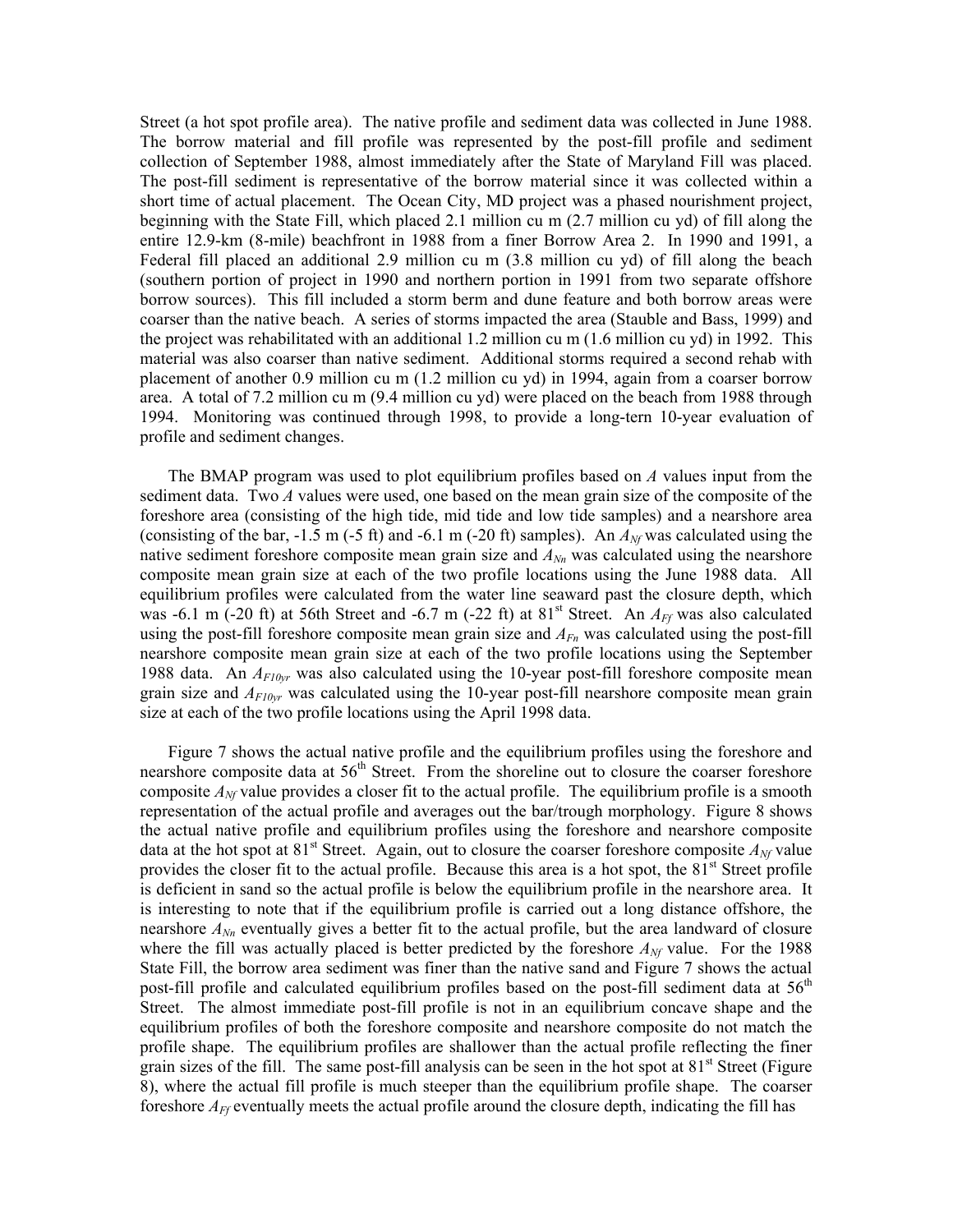

**Figure 7. Equilibrium profiles using actual sediment data for the pre-, post-, and 10-year profiles at 56th Street, Ocean City, MD project.**

not had time to reach an equilibrium shape. While not shown, the actual post-fill profiles come closer to the calculated equilibrium form using the actual post-fill grain size data within 8 to 10 months after fill placement, indicating that the profile reached an equilibrium shape by that time. Figure 7 shows the long-term profile change and calculated equilibrium profiles using the 10-year post-fill sediment data at 56<sup>th</sup> Street. The project storm berm and dune features are prominent even four years after the last nourishment. The equilibrium profile smoothes out the large nearshore bar form. The remnant coarser, borrow sands result in a steeper foreshore equilibrium profile that matches the pre-fill profile shape (the 10-year smoothed profile shape reflects fill resorting back to a coarser than native grain size distribution). The nearshore equilibrium profile has a flatter slope due to the finer sands in the nearshore composite. The coarser sands of the long-term profile forms an intersecting type profile landward of the closure depth. The erosional hot spot area at 81<sup>st</sup> Street has a long-term profile shape without a large nearshore bar feature. This long-term equilibrium profile based on the foreshore composite mean grain size follows the shape of the profile out to closure depth (Figure 8). The equilibrium profile based on the nearshore composite mean follows the shape of the longer profile shape seaward of closure depth, which includes a nearshore shoal feature. The hot spot beach has a more concave profile with a minimal nearshore bar as compared with the more typical  $56<sup>th</sup>$  Street beach profile.

This analysis suggests that the foreshore composite mean provides a better *A* value to the equilibrium profile from the shoreline to the depth of closure than the nearshore composite mean does in matching actual profile shapes. As in the overfill factor calculations, the foreshore composite mean grain size values give a better indication of actual sediment data on beach fill projects. The equilibrium profile analysis using the foreshore composite mean values produced a smoothed profile shape close to the actual beach profile (without the bar feature), and should give a better profile shape to calculate volume of fill needed.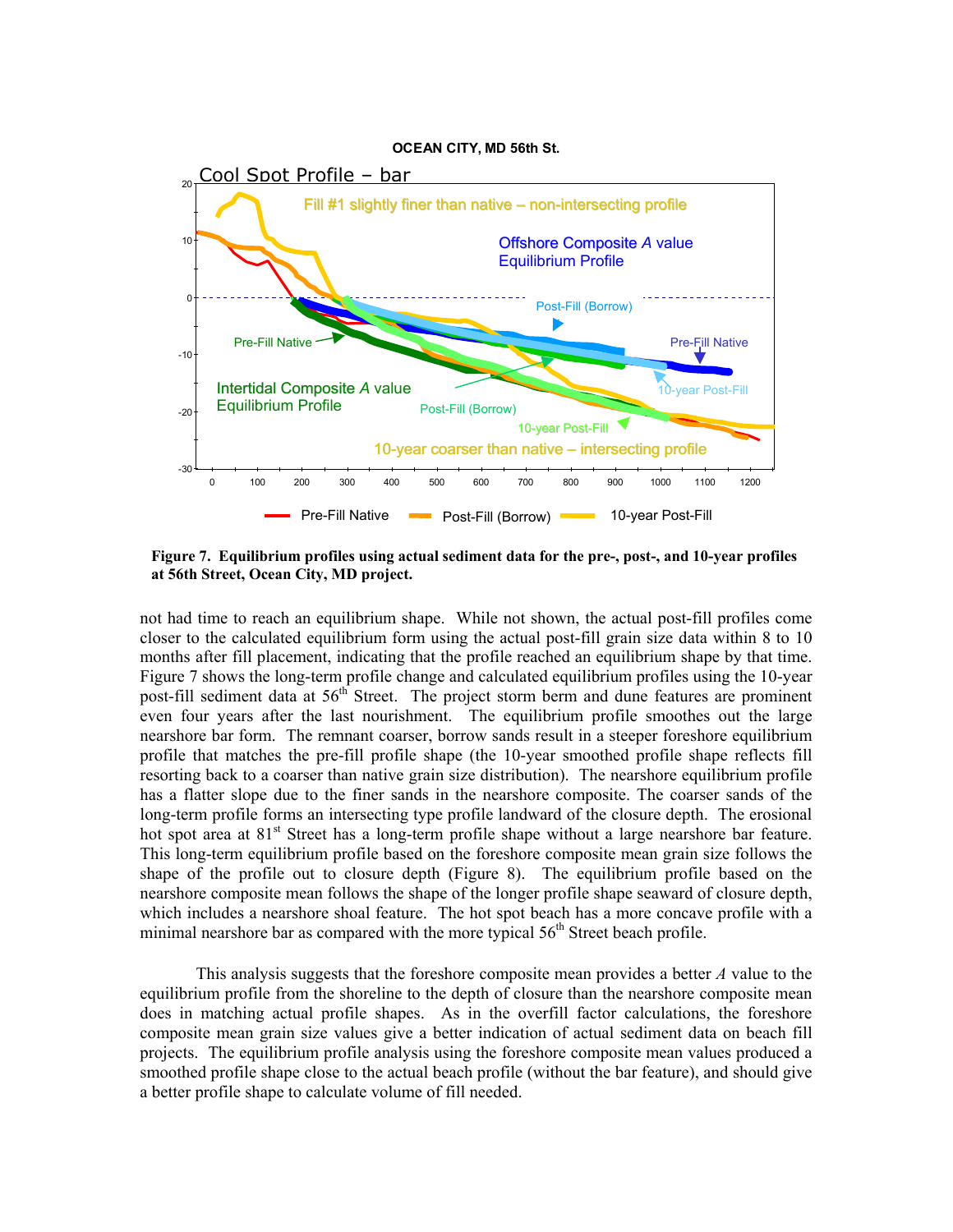

**Figure 8. Equilibrium profiles from actual sediment data at a hot spot for the pre-, post-, and 10 year profiles at 81st Street, Ocean City, MD project**

### **Q-MODE ANALYSIS**

Analysis of a suite of sediment samples using just the mean and standard deviation or median values is somewhat limiting. The use of Q-mode factor analysis (Klovan, 1966) provides a method to determine the relationship between grain-size distribution and variability in the 3 dimensional sediment distributions of the beach and nearshore. Q-mode factor analysis, as applied to sediment investigation, involves the determination of interrelationship between sediment grain size distributions. With this method, a group of sediment samples can be arranged into a meaningful order so that the relationship between each sediment distribution is deduced. One of the main advantages of Q-mode factor analysis is that the entire grain-size distribution is considered in the analysis, yielding a detailed relationship especially when ¼ phi sample intervals are used. Using an analytical method to determine statistical relationships is more objective because it does not require arbitrary statistical descriptors or a-priori knowledge of the environment and location of samples (Klovan, 1966). A large number of samples can be objectively analyzed without having to manually compare each pair of curves. This reduces the "human interpretation" in relating large numbers of grain size distributions.

While this method has not been used with beach fills, it has been used to characterize the depositional patterns of a suite of sediment samples at inlets and infer sediment pathways (Stauble and Cialone, 1997) and a study to couple the beach profile evolution, sediment deposition patterns and their resulting grain size distributions with the physical processes active at a native pre- and pos-t storm beach (Stauble and Cialone, 1996). This method may provide a way to use the entire sediment grain size distribution of a native beach and borrow area to identify fill suitability and some indication of fill behavior. More research is needed to apply this analysis to beach fill projects to see if there is a way to utilize the results to improve beach fill sediment suitability and stability determination.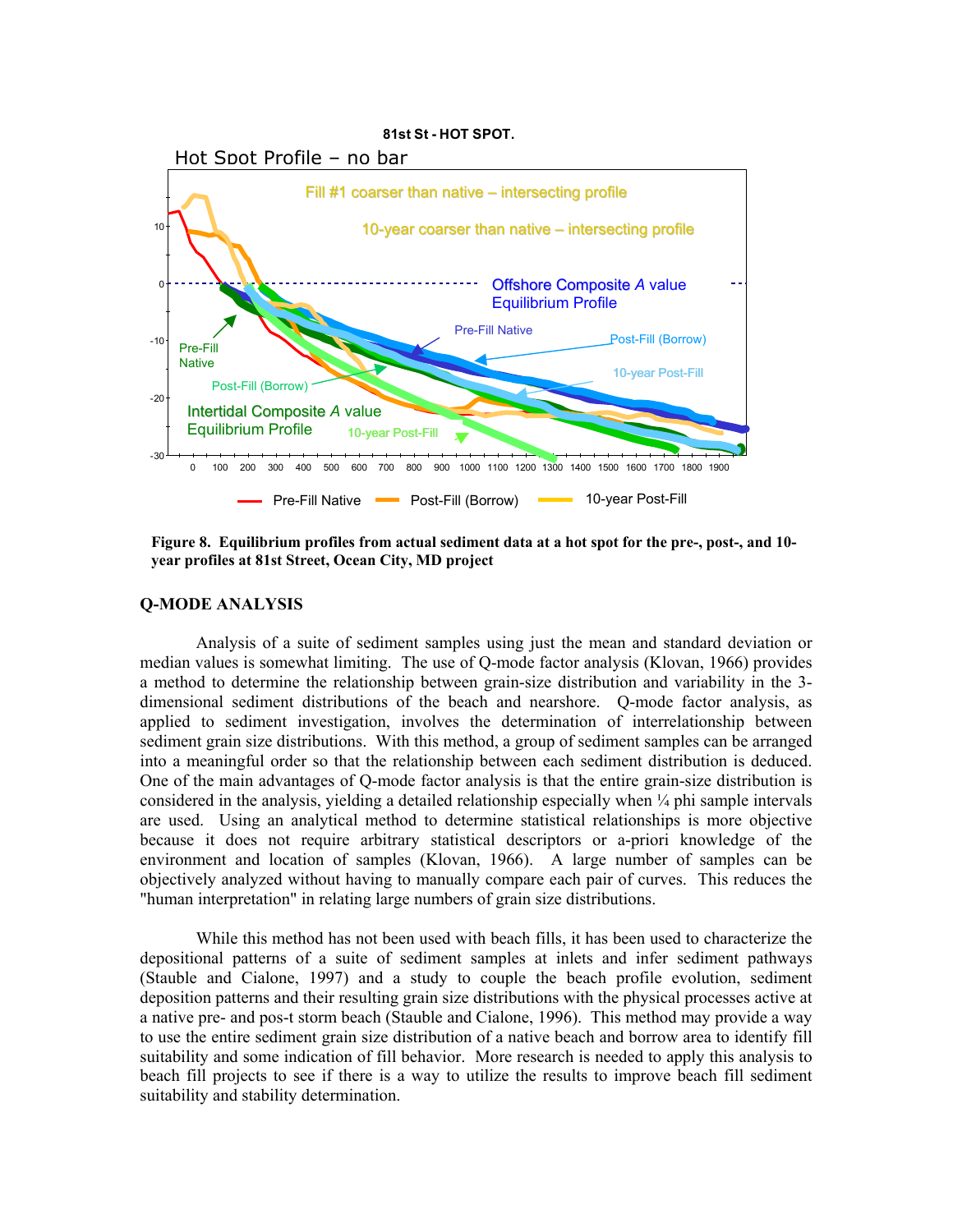### **FILL DENSITY**

Fill volumes of greater than 175 cu m/m (70 cu yd/ft) of beach were found to provide a greater than 70% retention of fill after one year based on review of several projects (Stauble and Hoel, 1986). Fill volumes less than the above resulted in projects with high fill losses in the first year. Inherent in the equilibrium profile model is the relationship between the mean grain sizes of the native and borrow sediment. Further research is needed to assess how well the method actually predicted dry beach width, on actual projects using a single *A* value. Recent work has attempted to apply several *A* parameters along the profile to better match the actual profile shapes and grain means, when multiple sand samples are available. Limits to the use of the equilibrium profile method include the fact that the modeled smoothed profile shape does not include the dry beach, where the profile shape is at its steepest slope and on profiles with a large bar/trough morphology. The use of the equilibrium profile method assumes a smooth profile through the bar/trough area and will under predict volumes needed. The use of multiple *A* values complicate the calculation of the volumes needed based on native and predicted borrow profiles but may be worth the effort in complex coastal systems. A single foreshore composite *A* value may be adequate to calculate volumes needed, but more study of actual projects is needed to verify this technique.

# **CONCLUSIONS**

When the native and borrow sediment grain size distributions are similar, the native beach response over time is a good indication of how the borrow will behave when placed on the beach assuming that the native grain size is in equilibrium with the prevailing coastal processes. More uncertainty is introduced in the design process when the native and borrow sediments have different grain size characteristics. The overfill factor and equilibrium profile methods have been commonly used to determine borrow area suitability and the volume of fill needed to produce a desired level of shore protection. Each method requires a grain size analysis of both a representative sample of the native beach and the borrow area through standard sieve analysis. The mean or median grain size value and the sorting value are determined from the sieve analysis and are used in calculations.

The Overfill Factor Method uses the mean and sorting values of the native and borrows sediment. The Adjusted Shore Protection Manual method gives the best estimate of fill material to predict the volume of borrow material needed to produce a unit volume of stable fill material with the same general grain size as the native beach. This method does not take into account any coastal processes or profile changes. It should be used only to determine if the borrow material will be suitable to be placed on the beach, and give a ballpark value of a multiplier of how much borrow material will be needed to produce a stable fill. Overlaying a frequency curve of the representative native and borrow material will show the overlapping grain sizes and the excess or deficient grain sizes of the borrow material as compared to the native beach. The use of the foreshore composite in calculating the native beach and post-fill borrow sediment grain size data gave the best fit to actual fill project behavior and long-term resorting evaluation.

Sediment characteristics also play a role in the use of the Profile Equilibrium Method in the choice of the *A* value that is used in the calculation of equilibrium profiles of the native beach and design fill profile. Data collected during the monitoring of the Ocean City, MD beach nourishment project included profiles and sediments. The *foreshore composite* mean grain size produced a good *ANative* and *AFill* value that produced an equilibrium profile that matched the actual pre- and post fill profiles. Long-term 10-year post-fill profiles also showed that the coarser fill created an intersecting profile with fill material still on the beach. This post-fill *A10yr* using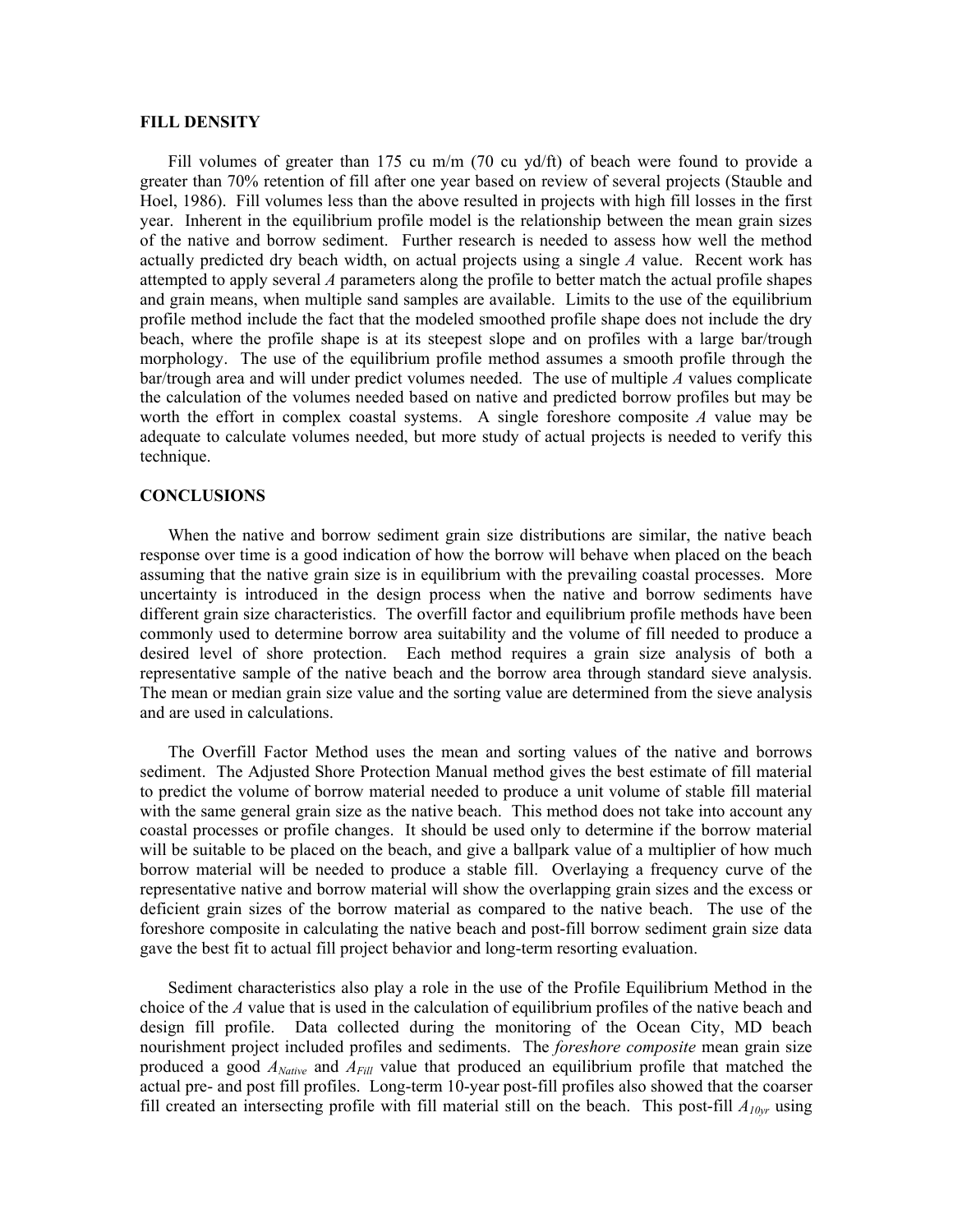foreshore composite values gave equilibrium profile shapes that matched the actual profiles. A typical profile and a hot spot profile were compared, with the typical profile showing a large nearshore bar and the hot spot profile with a concave non-bar nearshore. The foreshore sediment composite data provided a better equilibrium profile shape than the nearshore composite data at both locations.

The CEM (2003) suggests methods for computing fill volumes and the shape of a design profile when the borrow material is of a different grain size distribution than the native beach. The design beach profile shape should be estimated based on the equilibrium profile concepts. A good representative beach profile of a sediment-rich native beach is translated seaward the distance of the added berm width after fill is placed. The part of the profile from the water line to depth of closure is translated seaward an additional distance based on the differences in the theoretical equilibrium profile shape based on an *A* value of the borrow sediment mean grain size. Finer borrow sands will produce a gentler nearshore slope and coarser borrow sands will produce a steeper slope. If a bar is present as in the  $56<sup>th</sup>$  Street case, the equilibrium profile will smooth the bar feature. Additional volume is added for a particular dune and berm configuration and any advanced fill requirements

Additional research is needed to improve the suitability determination of a borrow material. New Q-mode analysis suggest using the entire grain size distribution to quantify the suitability and stability of all grain sizes of a borrow area as compared with native sediment. Fill density greater than 175 cu m/m (70 cu yd/ft) placed appears top play an important role in fill stability after one year based on case studies somewhat independent of grain size data alone.

### **ACKNOWLEDGEMENTS**

This study was based on work from the Quantifying Vulnerabilities in Coastal Flood Damage Reduction work unit in the Technologies and Operational Innovations for Urban Watershed Networks (TOWNS) Program. Additional data was based on work originally funded by the Florida Sea Grant Program. Permission to publish has been granted by the Chief of Engineers.

#### **REFERENCES**

- Bascom, W.N., 1959. "The Relationship Between Sand Size and Beach Face Slope," *American Geophysical Union Transactions*, Vol. 32(6), pp. 866-874.
- Bruun, P., 1954. "Coastal Erosion and the Development of Beach Profiles," Technical Memorandum No. 44, U.S. Army Corps of Engineers, Beach Erosion Board, Vicksburg, MS.
- CEM, 2003. *"Coastal Engineering Manual,"* U.S. Army Engineer Research and Development Center, Coastal and Hydraulics Laboratory, Vicksburg, MS.
- Dean, R.G., 1974. "Compatibility of Borrow Material for Beach Fills," *Proceedings of 14th International Conference on coastal Engineering*, ASCE, pp. 1319-1330.
- Dean, R.G., 1991. "Equilibrium Beach Profiles: Characteristics and Applications, " *Journal of Coastal Research*, Vol. 7(1), pp.53-84.
- Dean, R.G., 2002. *"Beach Nourishment Theory and Practice,"* Advanced Series on Ocean Engineering, Vol. 18, World Scientific Publishing, River Edge, N.J., 339 p.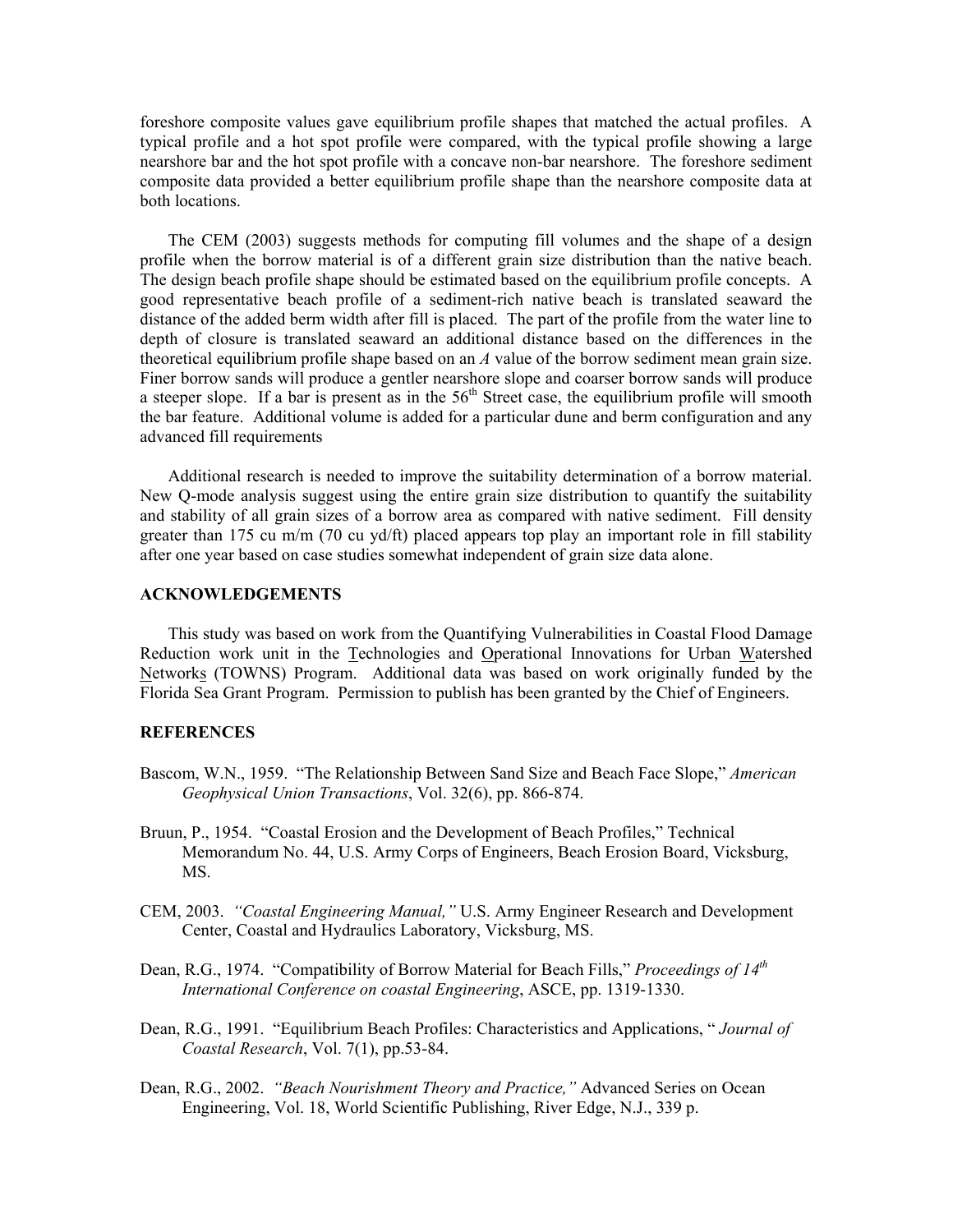- Dean, R.G., Healy, T.R. and Dommerholt, A.P., 1993. "A "Blind-Folded" Test of Equilibrium Beach Profile Concepts with New Zealand Data," *Marine Geology*, Vol. 109, pp. 253-266.
- Hobson, R.D., 1977. "Review of Design Elements for Beach Fill Evaluation," Technical Manual–77-6, U.S. Army Corps of Engineers, Coastal Engineering Research Center, Vicksburg, MS, 51 p.
- James, W.R., 1975. "Techniques in Evaluating Suitability of Borrow Material for Beach Nourishment," Technical Manual – 60, U. S. Army Corps of Engineers, Coastal Engineering Research Center, Vicksburg, MS, 80 p.
- Klovan, J.E., 1966. The Use of Factor Analysis in Determining Depositional Environments from Grain-Size Distributions. *Journal of Sedimentary Petrology*, Vol. 36 (1), pp. 115-125.
- Krumbein, W.C. and James, W.R., 1965. "A Lognormal Size Distribution Model for Estimating Stability of Beach Fill Material," Technical Manual – 16, U. S. Army Corps of Engineers, Coastal Engineering Research Center, Vicksburg, MS, 17 p.
- Moore, B., 1982. "Beach Profile Evolution in Response to Changes in Water Level and Wave Heights," M.S. Thesis, Department of Civil Engineering, University of Delaware, Newark, DE.
- Stauble, D.K., 1991a. "Recommended Physical Data Collection Program for Beach Nourishment Projects," CETN II-26, U.S. Army Engineer Research and Development Center, Coastal and Hydraulics Laboratory, Vicksburg, MS., 14 p.
- Stauble, D.K., 1991b. "Native Beach Assessment Techniques for Beach Fill Design," CETN II-29, U.S. Army Engineer Research and Development Center, Coastal and Hydraulics Laboratory, Vicksburg, MS., 10 p.
- Stauble, D.K., 1992. "Long Term Profile and Sediment Morphodynamics: Field Research Facility Case History," Technical Report CERC-92-7, U.S. Army Engineer Research and Development Center, Coastal and Hydraulics Laboratory, Vicksburg, MS. 252 p.
- Stauble, D.K. and Hoel, J., 1986. "Guidelines for Beach Restoration Projects, Part II Engineering," SGR-77, Florida Sea Grant College, Gainesville, FL, 100 p.
- Stauble, D.K. and Cialone, M.A., 1996. "Sediment Dynamics and Profile Interactions: DUCK94," *Proceedings of the 25th International Conference on Coastal Engineering*, ASCE, New York, NY, pp. 3921-3934.
- Stauble, D.K. and Cialone, M.A., 1997. "The Tale of Three Inlets: Sediment Management Techniques," *Proceedings of the 10<sup>th</sup> National Conference on Beach Preservation Technology*, FSBPA, Tallahassee, FL, pp. 199-214.
- Stauble, D.K. and Bass, G.P., 1999. "Sediment Dynamics and Profile Interactions of a Beach Nourishment Project," *Coastal Sediments '99*, ASCE, Reston VA, pp. 2566-2581.

Swart, D.H., 1991. "Beach Nourishment and Particle Size Effects," *Coastal Engineering*, Vol. 16, pp. 61-81.